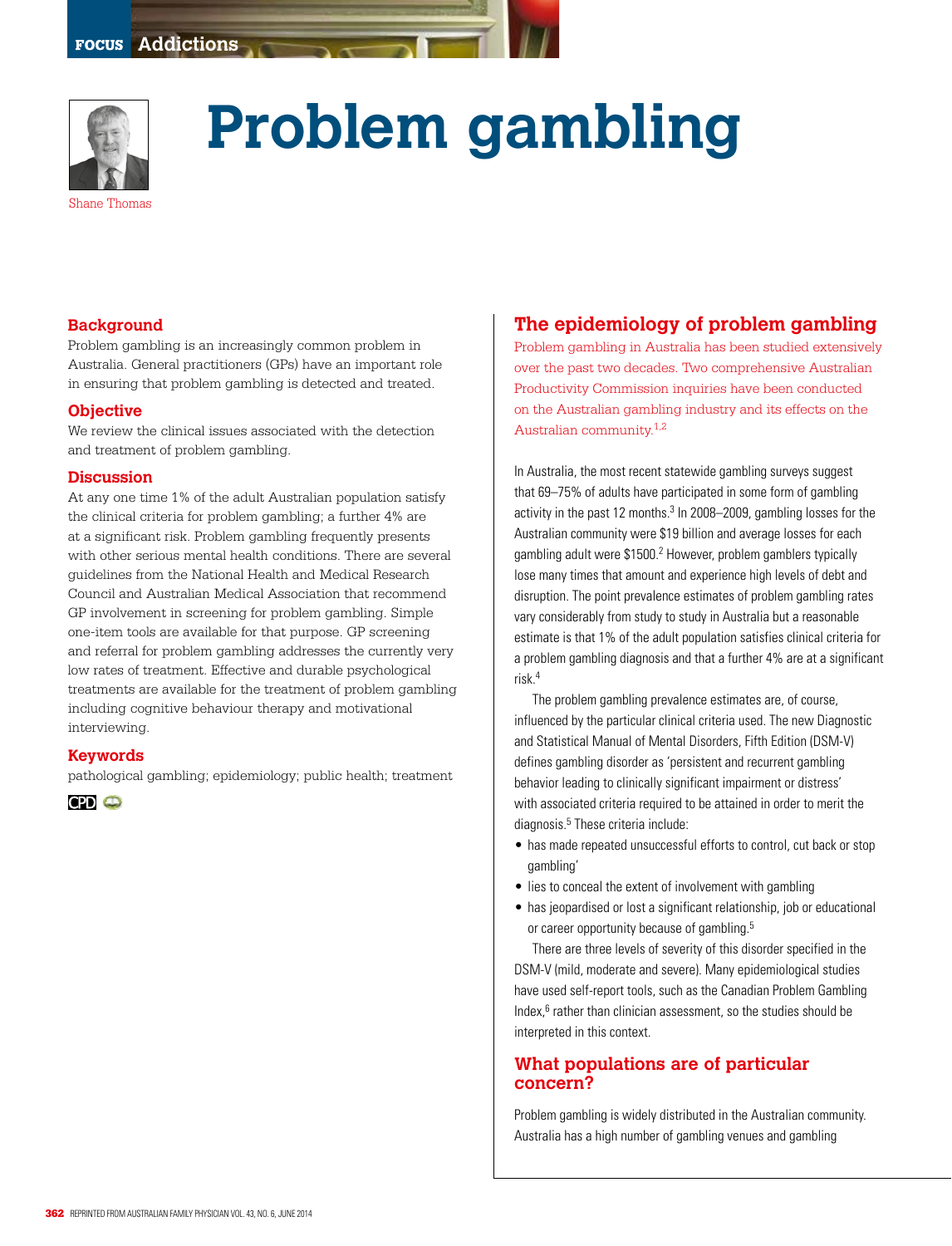

opportunities.7 Australia has one electronic gaming machine (EGM) per 118 people, whereas Switzerland has one per 1796 people and the United Kingdom has one per 404 people. Younger men are overrepresented as problem gamblers, as are people from Aboriginal and Torres Strait Islander backgrounds and those from lower income settings. The Victorian Gambling Study has shown in one study that the risk for problem gambling among adult females was 0.47% versus 0.95% for Victorian adult males.<sup>8</sup> Older age is associated with lower rates of problem gambling but age and gender are no barrier to being a problem gambler despite the moderately differential relative risks for different subgroups.

Australia is unusual in this regard perhaps because of the very wide distribution of opportunities to gamble. In some countries female rates of gambling are much lower because their access is restricted through social conventions and venue access. However, with the advent of online gaming, access is virtually universal globally.

It is certainly the case that problem gambling is markedly overrepresented with other comorbid psychological problems. A recent systematic review and meta-analysis of large community mental health prevalence studies has shown that people with problem gambling have much higher rates of psychological disorders than in the general community.<sup>9</sup> For example, 57.5% of problem gamblers in these studies were shown to have substance use disorders.

Comorbidity poses significant issues for the identification and treatment of problem gambling because of the high case complexity. Most people with problem gambling have one or more additional disorders that require intervention in their own right. For this reason it has been proposed that people with problem gambling should be screened for other psychological disorders and vice versa.<sup>10</sup> Many people with problem gambling are 'missed' because their symptoms are masked by other disorders and often hidden from practitioners because of shame considerations.

There is no good epidemiological evidence as yet but there is a developing literature concerning suicide risk and problem gambling. The work that is available suggests that suicide risk is strongly elevated for problem gamblers.11 The Victorian coroner's report analysed 128 gambling-related suicides in Victoria.

## **What are current public health measures, their effectiveness, and controversies surrounding them?**

There has been considerable controversy concerning the stance of government in regulating the gambling industry. Licence fees and taxes for the gambling industry represent a significant proportion of the income for some Australian states. Problem gambling support groups and advocates have strongly criticised the Australian state and Commonwealth governments for their approaches to this issue and the intrinsic conflicts of interest in receiving gambling-related income while regulating the industry, operating treatment services and running public health interventions.

The states and the Commonwealth run gambling education campaigns and fund various telephone and face-to-face counselling services. However, the investment in the services represents a small fraction of the revenue received from gambling activities. There is limited evidence that public education actually measurably influences problem gambling rates or uptake of problem gambling services.

While governments assert they are using the public health tools of prevention, harm minimisation and treatment in their problem gambling strategies, frequently these activities are not integrated with the mainstream health system and in fact have somewhat tokenistic resourcing. South Australia has excellent integration of these activities in the clinical mainstream as is discussed later.

# **What are current evidence-based treatment options for problem gamblers?**

The National Health and Medical Research Council (NHMRC) guideline for the screening assessment and treatment of problem gambling is based on several linked Cochrane systematic reviews of options for problem gamblers. These reviews are somewhat limited by the availability of high-quality evidence but there were nevertheless sufficient studies to make some clear recommendations.

Psychological therapy is certainly indicated for the treatment of problem gambling. Cognitive behaviour therapy (CBT) and motivational interviewing have some supporting evidence for their effectiveness with the strongest evidence base centred on CBT.

A range of studies<sup>12</sup> has examined various pharmacological agents for the treatment of problem gambling but there is insufficient evidence for their effectiveness. Indeed, as reviewed in the NMHRC clinical guideline, evidence is emerging for their ineffectiveness. Thus, while pharmacological interventions may be useful for some of the comorbidities associated with problem gambling, they are not indicated for the primary treatment of problem gambling.

In the systematic reviews, $12$  peer-based and self-help treatments have been shown not to be effective. Thus, while referral to peer support agencies may be considered useful for people with problem gambling, there is no actual current evidence to suggest that this action will result in effective resolution. This should not be considered a frontline approach when evaluating treatment options.

A major issue for treatment of problem gambling is deciding to access it. The best US study in this area showed that only 7–12% of pathological gamblers have ever sought formal treatment or attended a Gamblers Anonymous or other peer support meeting over the lifetime of their condition.13 We do not have good Australian data, but clinical experience suggests that most people with problem gambling never receive formal treatment because they do not choose to do so. The reasons for these decisions should be an active area of research so that the low levels of access can be remediated.

In summary, psychological treatments delivered by competent practitioners have been shown to be effective and durable in the treatment of problem gambling.